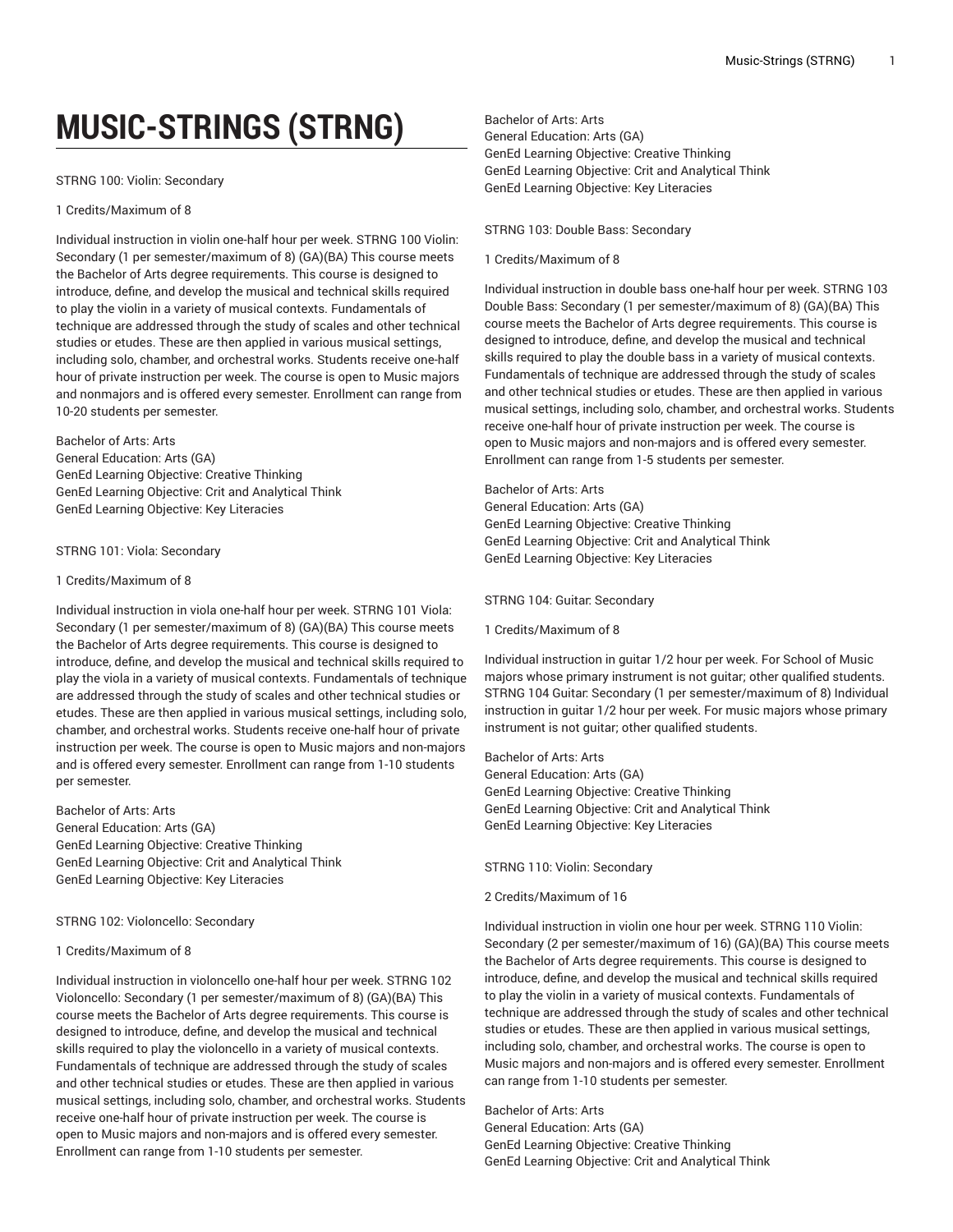GenEd Learning Objective: Key Literacies

STRNG 111: Viola: Secondary

2 Credits/Maximum of 16

Individual instruction in viola one hour per week. STRNG 111 Viola: Secondary (2 per semester/maximum of 16) (GA)(BA) This course meets the Bachelor of Arts degree requirements. This course is designed to introduce, define, and develop the musical and technical skills required to play the viola in a variety of musical contexts. Fundamentals of technique are addressed through the study of scales and other technical studies or etudes. These are then applied in various musical settings, including solo, chamber, and orchestral works. The course is open to Music majors and non-majors and is offered every semester. Enrollment can range from 1-7 students per semester.

Bachelor of Arts: Arts General Education: Arts (GA) GenEd Learning Objective: Creative Thinking GenEd Learning Objective: Crit and Analytical Think GenEd Learning Objective: Key Literacies

STRNG 112: Violoncello: Secondary

# 2 Credits/Maximum of 16

Individual instruction in violoncello one hour per week. STRNG 112 Violoncello: Secondary (2 per semester/maximum of 16) (GA)(BA) This course meets the Bachelor of Arts degree requirements. This course is designed to introduce, define, and develop the musical and technical skills required to play the violoncello in a variety of musical contexts. Fundamentals of technique are addressed through the study of scales and other technical studies or etudes. These are then applied in various musical settings, including solo, chamber, and orchestral works. The course is open to Music majors and non-majors and is offered every semester. Enrollment can range from 1-10 students per semester.

Bachelor of Arts: Arts General Education: Arts (GA) GenEd Learning Objective: Creative Thinking GenEd Learning Objective: Crit and Analytical Think GenEd Learning Objective: Key Literacies

STRNG 113: Double Bass: Secondary

# 2 Credits/Maximum of 16

Individual instruction in double bass one hour per week. STRNG 113 Double Bass: Secondary (2 per semester/maximum of 16) (GA)(BA) This course meets the Bachelor of Arts degree requirements. This course is designed to introduce, define, and develop the musical and technical skills required to play the double bass in a variety of musical contexts. Fundamentals of technique are addressed through the study of scales and other technical studies or etudes. These are then applied in various musical settings, including solo, chamber, and orchestral works. The course is open to Music majors and non-majors and is offered every semester. Enrollment can range from 1-5 students per semester.

Bachelor of Arts: Arts General Education: Arts (GA) GenEd Learning Objective: Creative Thinking GenEd Learning Objective: Crit and Analytical Think GenEd Learning Objective: Key Literacies

STRNG 114: Guitar: Secondary

2 Credits/Maximum of 16

Individual instruction in guitar one hour per week. For School of Music majors whose primary instrument is not guitar; other qualified students. STRNG 114 Guitar: Secondary (2 per semester/maximum of 16) Individual instruction in guitar one hour per week. For music majors whose primary instrument is not guitar; other qualified students. Every semester. 1-5 students enrolled in individual instruction.

Bachelor of Arts: Arts General Education: Arts (GA) GenEd Learning Objective: Creative Thinking GenEd Learning Objective: Crit and Analytical Think GenEd Learning Objective: Key Literacies

STRNG 120: Violin: Primary I

2 Credits

Individual instruction in violin one hour per week. For School of Music B.A. and B.S. majors; other qualified students.

STRNG 121: Viola: Primary I

2 Credits

Individual instruction in viola one hour per week. For School of Music B.A. and B.S. majors; other qualified students.

STRNG 122: Violoncello: Primary I

2 Credits

Individualized instruction in violoncello one hour per week. For School of Music B.A. and B.S. majors; other qualified students.

STRNG 123: Double Bass: Primary I

2 Credits

Individual instruction in double bass one hour per week. For School of Music B.A. and B.S. majors; other qualified students.

STRNG 124: Guitar: Primary I

# 2 Credits

Individual instruction in guitar one hour per week. For School of Music B.A. majors; other qualified students. STRNG 124J Guitar: Primary I (2) Individual instruction in guitar one hour per week. For music majors in the BA program.

STRNG 125: Harp: Primary I

# 2 Credits

Individual instruction in harp one hour per week. STRNG125 Harp: Primary(1 per semester/maximum of 8) Individualized instruction will guide the student toward mastery of the instrument, the study of repertoire, development of interpretive insights, and acquisition of both tonal and technical command. Skill building will enable the student to be active as a performer, participating in Penn State ensembles by competitive audition. Evaluation of the student's progress will be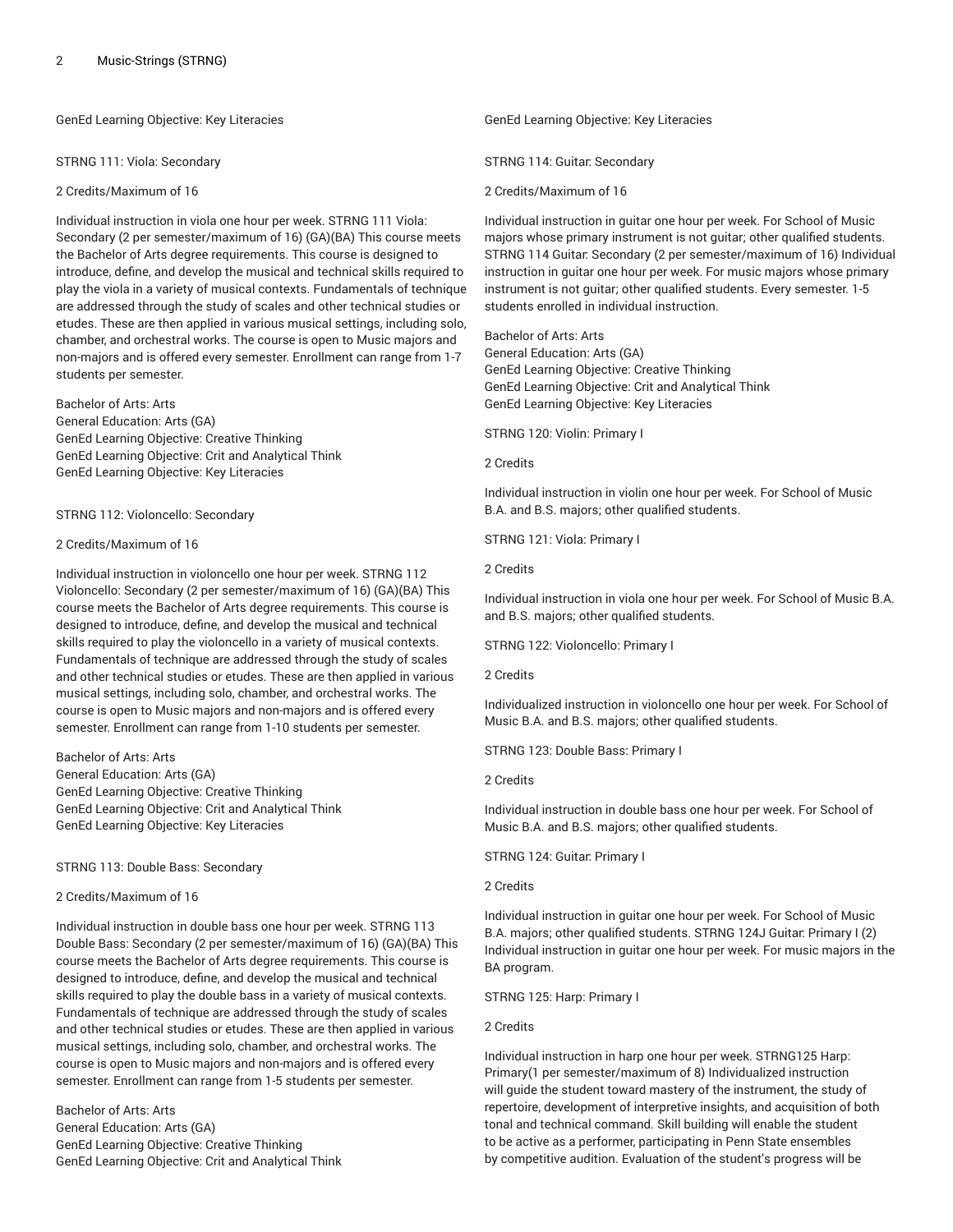graded by the instructor according to the criteria stated in the course syllabus and will include: preparation of weekly assignments; solo and/or ensemble performances as assigned; attendance at recitals, concerts, and masterclasses, as assigned; acquisition of assigned materials (music, books, etc.), essential accessories (metronome, tuner, etc.); attendance at lessons (as stipulated in the course syllabus) and a performance jury exam at the end of the semester. The course is offered fall and spring semesters by permission of the instructor, depending on studio enrollments and availability of staff.

**Prerequisite:** Permission of Program

STRNG 130: Violin: Performance I

3 Credits

Individual instruction in violin one hour per week. For B.Mus. violin performance majors.

STRNG 131: Viola: Performance I

3 Credits

Individual instruction in viola one hour per week. For B.Mus. guitar performance majors.

STRNG 132: Violoncello: Performance I

3 Credits

Individual instruction in violoncello one hour per week. For B.Mus. violoncello performance majors.

STRNG 133: Double Bass: Performance I

3 Credits

Individual instruction in double bass one hour per week. For B.Mus. double bass performance majors.

STRNG 170: Violin: Primary II

2 Credits

Individual instruction in violin one hour per week. For School of Music B.A. and B.S. majors; other qualified students.

STRNG 171: Viola: Primary II

2 Credits

Individual instruction in viola one hour per week. For School of Music B.A. and B.S. majors; other qualified students.

STRNG 172: Violoncello: Primary II

2 Credits

Individual instruction in violoncello one hour per week. For School of Music B.A. and B.S. majors; other qualified students.

STRNG 173: Double Bass: Primary II

2 Credits

Individual instruction in double bass one hour per week. For School of Music B.A. and B.S. majors; other qualified students.

STRNG 174: Guitar: Primary II

2 Credits

Individual instruction in guitar one hour per week. For School of Music B.A. majors; other qualified students. STRNG 174J Guitar: Primary II (2) Individual instruction in guitar one hour per week. For music majors in the BA program.

STRNG 180: Violin: Performance II

3 Credits

Individual instruction in violin one hour per week. For B.Mus. violin performance major.

STRNG 181: Viola: Performance II

3 Credits

Individual instruction in viola one hour per week. For B.Mus. viola performance majors.

STRNG 182: Violoncello: Performance II

3 Credits

Individual instruction in violoncello one hour per week. For B.Mus. violoncello performance majors.

STRNG 183: Double Bass: Performance II

3 Credits

Individual instruction in double bass one hour per week. For B.Mus. double bass performance majors.

STRNG 184: Guitar: Performance II

3 Credits

Individual instruction in guitar one hour per week. For B.Mus. guitar performance majors. The study of technique and musical interpretation on the guitar. Grounded in classical guitar pedagogy, yet delving into Jazz & Latin styles as well.

**Prerequisite:** Acceptance into program by faculty jury permission

STRNG 220: Violin: Primary III

2 Credits

Individual instruction in violin one hour per week. For School of Music B.A. and B.S. majors; other qualified students.

STRNG 221: Viola: Primary III

2 Credits

Individual instruction in viola one hour per week. For School of Music B.A. and B.S. majors; other qualified students.

STRNG 222: Violoncello: Primary III

2 Credits

Individual instruction in violoncello one hour per week. For School of Music B.A. and B.S. majors; other qualified students.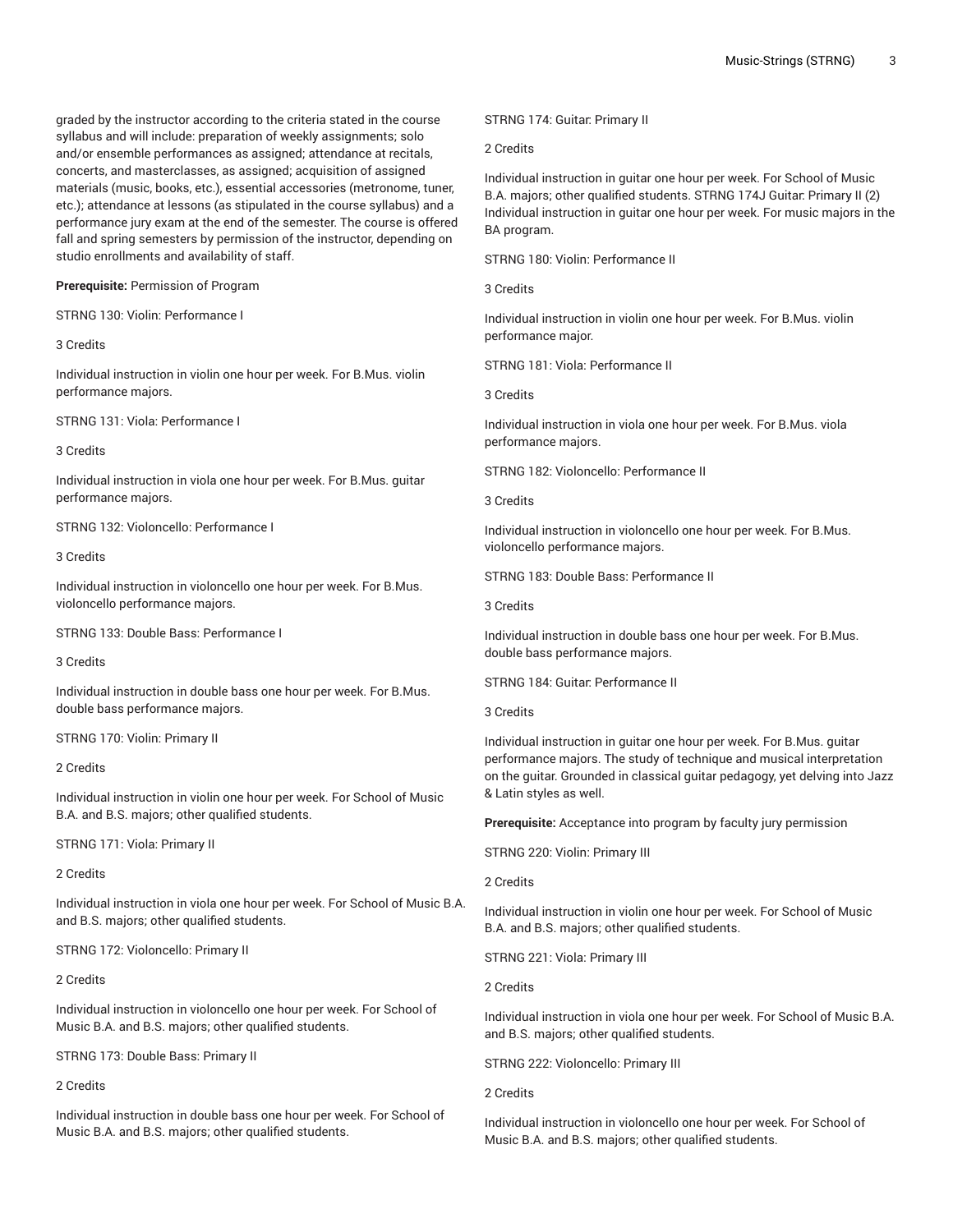STRNG 223: Double Bass: Primary III

# 2 Credits

Individual instruction in double bass one hour per week. For School of Music B.A. and B.S. majors; other qualified students.

STRNG 224: Guitar: Primary III

# 2 Credits

Individual instruction in guitar one hour per week. For School of Music B.A. majors; other qualified students. STRNG 224 Guitar: Primary III Individual instruction in guitar one hour per week. For music majors in the BA program.

STRNG 230: Violin: Performance III

3 Credits

Individual instruction in violin one hour per week. For B.Mus. violin performance majors.

STRNG 231: Viola: Performance III

3 Credits

Individual instruction in viola one hour per week. For B.Mus. viola performance majors.

STRNG 232: Violoncello: Performance III

3 Credits

Individual instruction in violoncello one hour per week. For B.Mus. violoncello performance majors.

STRNG 233: Double Bass: Performance III

3 Credits

Individual instruction in double bass one hour per week. For B.Mus. double bass majors.

STRNG 234: Guitar: Performance III

3 Credits

Individual instruction in guitar one hour per week. For B.Mus. guitar performance majors. The study of technique and musical interpretation on the guitar. Grounded in classical guitar pedagogy, yet delving into Jazz & Latin styles as well.

**Prerequisite:** Acceptance into program by faculty jury permission and STRNG 184 Guitar Performance II

STRNG 270: Violin: Primary IV

2 Credits

Individual instruction in violin one hour per week. For School of Music B.A. and B.S. majors; other qualified students .

STRNG 271: Viola: Primary IV

2 Credits

Individual instruction in viola one hour per week. For School of Music B.A. and B.S. majors; other qualified students.

STRNG 272: Violoncello: Primary IV

2 Credits

Individual instruction in violoncello one hour per week. For School of Music B.A. and B.S. majors; other qualified students.

STRNG 273: Double Bass: Primary IV

2 Credits

Individual instruction in double bass one hour per week. For School of Music B.A. and B.S. majors; other qualified students.

STRNG 274: Guitar: Primary IV

2 Credits

Individual instruction in guitar one hour per week.For School of Music B.A. majors; other qualified students. STRNG 274 Guitar: Primary IV (2) Individual instruction in guitar one hour per week. For music majors in the BA program.

**Prerequisite:** STRNG224J and permission of faculty jury

STRNG 280: Violin: Performance IV

3 Credits

Individual instruction in violin one hour per week. For B.Mus. violin performance majors.

STRNG 281: Viola: Performance IV

3 Credits

Individual instruction in viola one hour per week. For B.Mus. viola performance majors.

STRNG 282: Violoncello: Performance IV

3 Credits

Individual instruction in violoncello one hour per week. For B.Mus. violoncello performance majors.

STRNG 283: Double Bass: Performance IV

3 Credits

Individual instruction in double bass one hour per week. For B.Mus. double bass performance majors.

STRNG 284: Guitar: Performance IV

3 Credits

Individual instruction in guitar one hour per week. For B.Mus. guitar performance majors. The study of technique and musical interpretation on the guitar. Grounded in classical guitar pedagogy, yet delving into Jazz & Latin styles as well.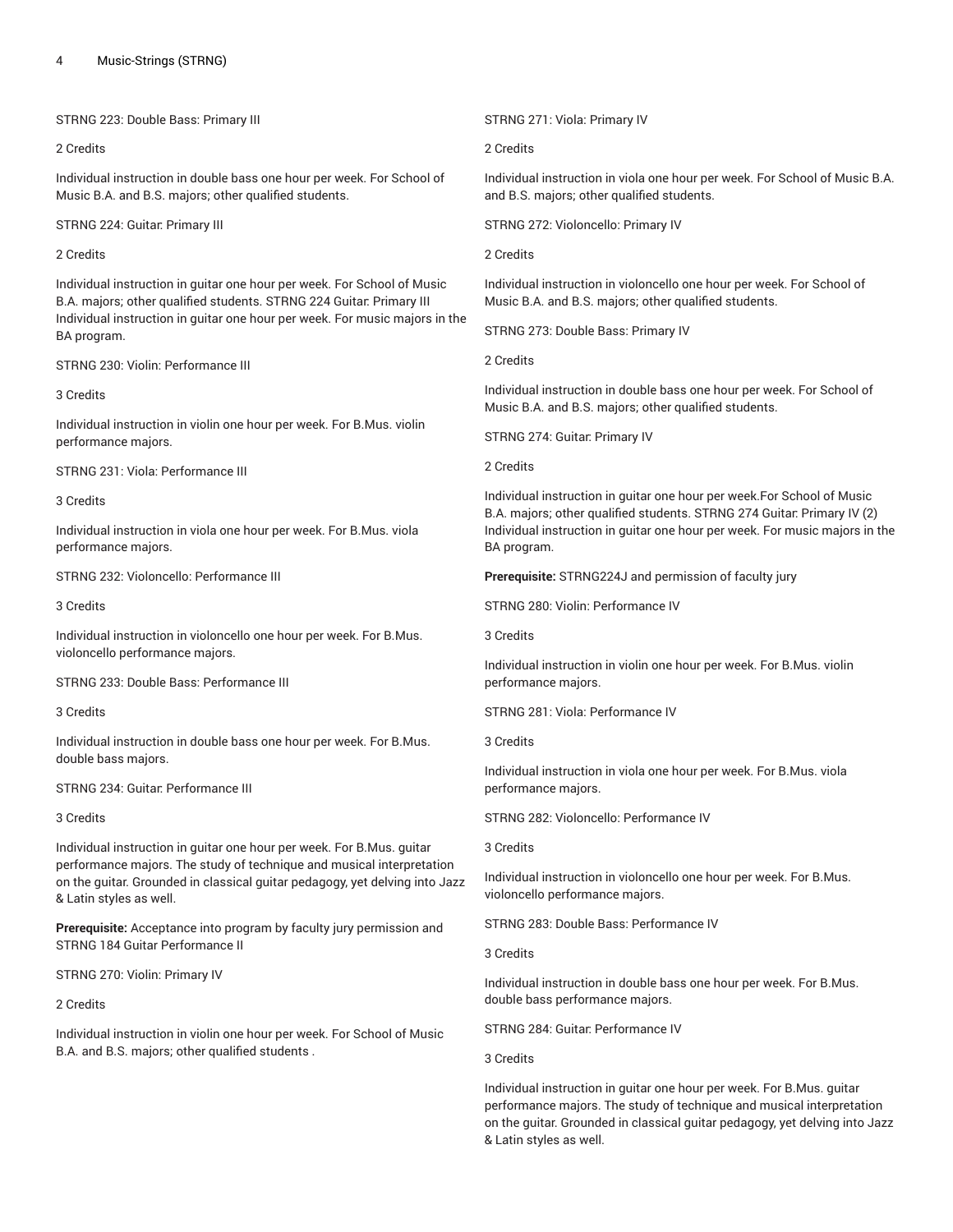**Prerequisite:** Acceptance into program by faculty jury permission and STRNG 234 Guitar: Performance III

STRNG 320: Violin: Primary V

2 Credits

Individual instruction in violin one hour per week. For School of Music B.A. and B.S. majors; other qualified students.

STRNG 321: Viola: Primary V

# 2 Credits

Individual instruction in viola one hour per week. For School of Music B.A. and B.S. majors; other qualified students.

STRNG 322: Violoncello: Primary V

# 2 Credits

Individual instruction in violoncello one hour per week. For School of Music B.A. and B.S. majors; other qualified students.

STRNG 323: Double Bass: Primary V

2 Credits

Individual instruction in double bass one hour per week. For School of Music B.A. and B.S. majors; other qualified students.

STRNG 324: Guitar: Primary V

2 Credits

Individual instruction in guitar one hour per week. For School of Music B.A. majors; other qualified students. STRNG 324J Guitar: Primary V (2) Individual instruction in guitar one hour per week. For music majors in the BA program.

STRNG 330: Violin: Performance V

3 Credits

Individual instruction in violin one hour per week. For B.Mus. violin performance majors.

STRNG 331: Viola: Performance V

3 Credits

Individual instruction in viola one hour per week. For B.Mus. viola performance majors.

STRNG 332: Violoncello: Performance V

# 3 Credits

Individual instruction in violoncello one hour per week. For B.Mus. violoncello performance majors.

STRNG 333: Double Bass: Performance V

3 Credits

Individual instruction in double bass one hour per week. For B.Mus. double bass performance majors.

STRNG 334: Guitar: Performance V

3 Credits

Individual instruction in guitar one hour per week. For B.Mus. guitar performance majors. The study of technique and musical interpretation on the guitar. Grounded in classical guitar pedagogy, yet delving into Jazz & Latin styles as well.

**Prerequisite:** Acceptance into program by faculty jury permission and STRNG 284 Guitar: Performance IV

STRNG 370: Violin: Primary VI

2 Credits

Individual instruction in violin one hour per week. For School of Music B.A. and B.S. majors; other qualified students.

STRNG 371: Viola: Primary VI

2 Credits

Individual instruction in viola one hour per week. For School of Music B.A. and B.S. majors; other qualified students.

STRNG 372: Violoncello: Primary VI

2 Credits

Individual instruction in violoncello one hour per week. For School of Music B.A. and B.S. majors; other qualified students.

STRNG 373: Double Bass: Primary VI

2 Credits

Individual instruction in double bass one hour per week. For School of Music B.A. and B.S. majors; other qualified students.

STRNG 374: Guitar: Primary VI

# 2 Credits

Individual instruction in guitar one hour per week. For School of Music B.A. majors; other qualified students. STRNG 374 Guitar: Primary VI (2) Individual instruction in guitar one hour per week. For music majors in the BA program.

STRNG 380: Violin: Performance VI

3 Credits

Individual instruction in violin one hour per week. For B.Mus. violin performance majors.

STRNG 381: Viola: Performance VI

3 Credits

Individual instruction in viola one hour per week. For B.Mus. viola performance majors.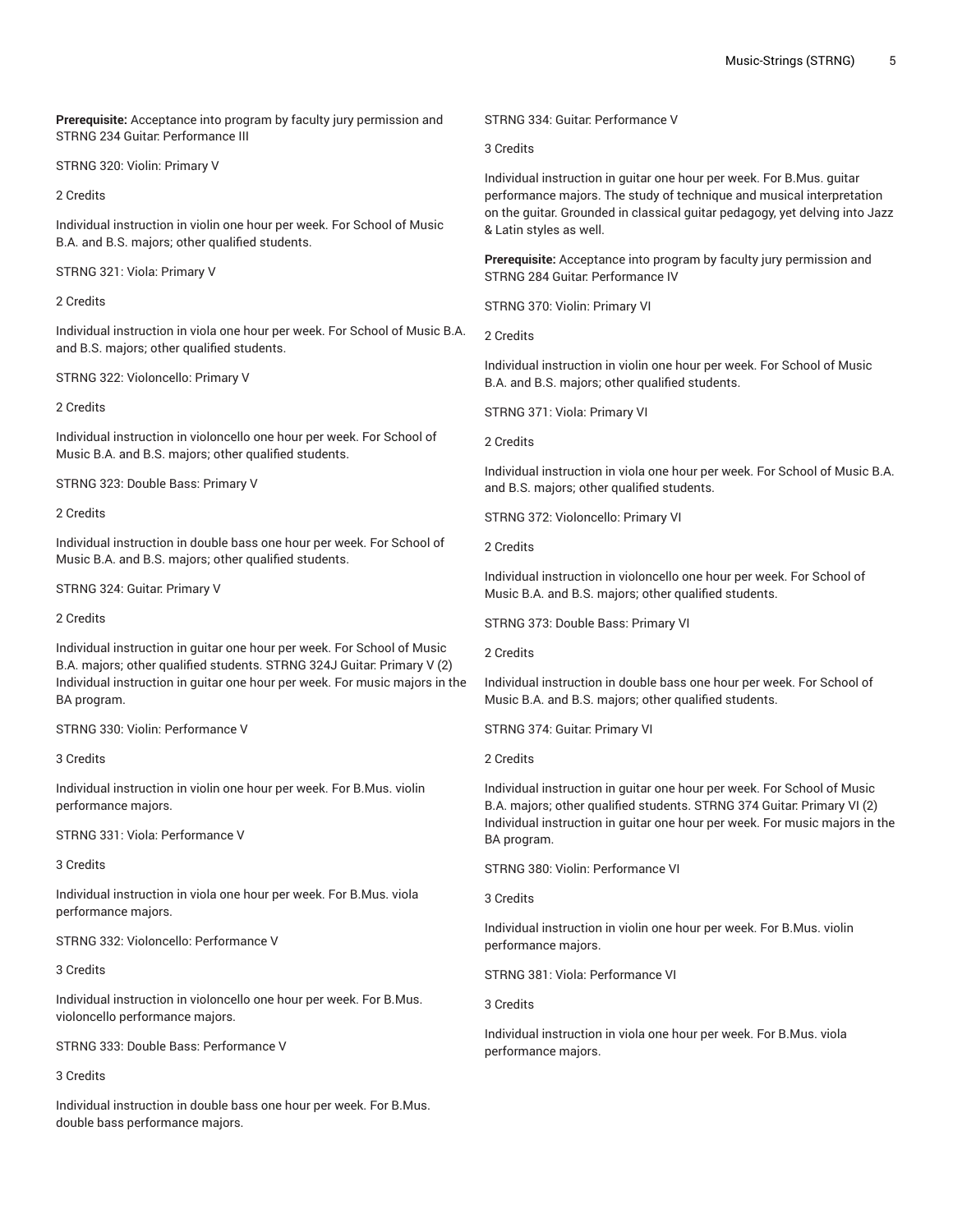STRNG 382: Violoncello: Performance VI

# 3 Credits

Individual instruction in violoncello one hour per week. For B.Mus. violoncello performance majors.

STRNG 383: Double Bass: Performance VI

3 Credits

Individual instruction in double bass one hour per week. For B.Mus. double bass performance majors.

STRNG 384: Guitar: Performance VI

# 3 Credits

Individual instruction in guitar one hour per week. For B.Mus. guitar performance majors. The study of technique and musical interpretation on the guitar. Grounded in classical guitar pedagogy, yet delving into Jazz & Latin styles as well.

**Prerequisite:** Acceptance into program by faculty jury permission and STRNG 334 Guitar: Performance V

STRNG 420: Violin: Primary VII

2 Credits

Individual instruction in violin one hour per week. For School of Music B.A. and B.S. majors; other qualified students.

STRNG 421: Viola: Primary VII

2 Credits

Individual instruction in viola one hour per week. For School of Music B.A. and B.S. majors; other qualified students.

STRNG 422: Violoncello: Primary VII

2 Credits

Individual instruction in violoncello one hour per week. For School of Music B.A. and B.S. majors; other qualified students.

STRNG 423: Double Bass: Primary VII

2 Credits

Individual instruction in double bass one hour per week. For School of Music B.A. and B.S. majors; other qualified students.

STRNG 424: Guitar: Primary VII

2 Credits

Individual instruction in guitar one hour per week. For School of Music B.A. majors; other qualified students. STRNG 424J Guitar: Primary VII (2) Individual instruction in guitar one hour per week. For music majors in the BA program.

STRNG 430: Violin: Performance VII

3 Credits

Individual instruction in violin one hour per week. For B.Mus. violin performance majors.

STRNG 431: Viola: Performance VII

3 Credits

Individual instruction in viola one hour per week. For B.Mus. viola performance majors.

STRNG 432: Violoncello: Performance VII

3 Credits

Individual instruction in violoncello one hour per week. For B.Mus. violoncello performance majors.

STRNG 433: Double Bass: Performance VII

3 Credits

Individual instruction in double bass one hour per week. For B.Mus. double bass performance majors.

STRNG 434: Guitar: Performance VII

3 Credits

Individual instruction in guitar one hour per week. For B.Mus. guitar performance majors. The study of technique and musical interpretation on the guitar. Grounded in classical guitar pedagogy, yet delving into Jazz & Latin styles as well.

**Prerequisite:** Acceptance into program by faculty jury permission and STRNG 384 Guitar: Performance VI

STRNG 470: Violin: Primary VIII

2 Credits

Individual instruction in violin one hour per week. For School of Music B.A. and B.S. majors; other qualified students.

STRNG 471: Viola: Primary VIII

2 Credits

Individual instruction in viola one hour per week. For School of Music B.A. and B.S. majors; other qualified students.

STRNG 472: Violoncello: Primary VIII

2 Credits

Individual instruction in violoncello one hour per week. For School of Music B.A. and B.S. majors; other qualified students.

STRNG 473: Double Bass: Primary VIII

2 Credits

Individual instruction in double bass one hour per week. For School of Music B.A. and B.S. majors; other qualified students.